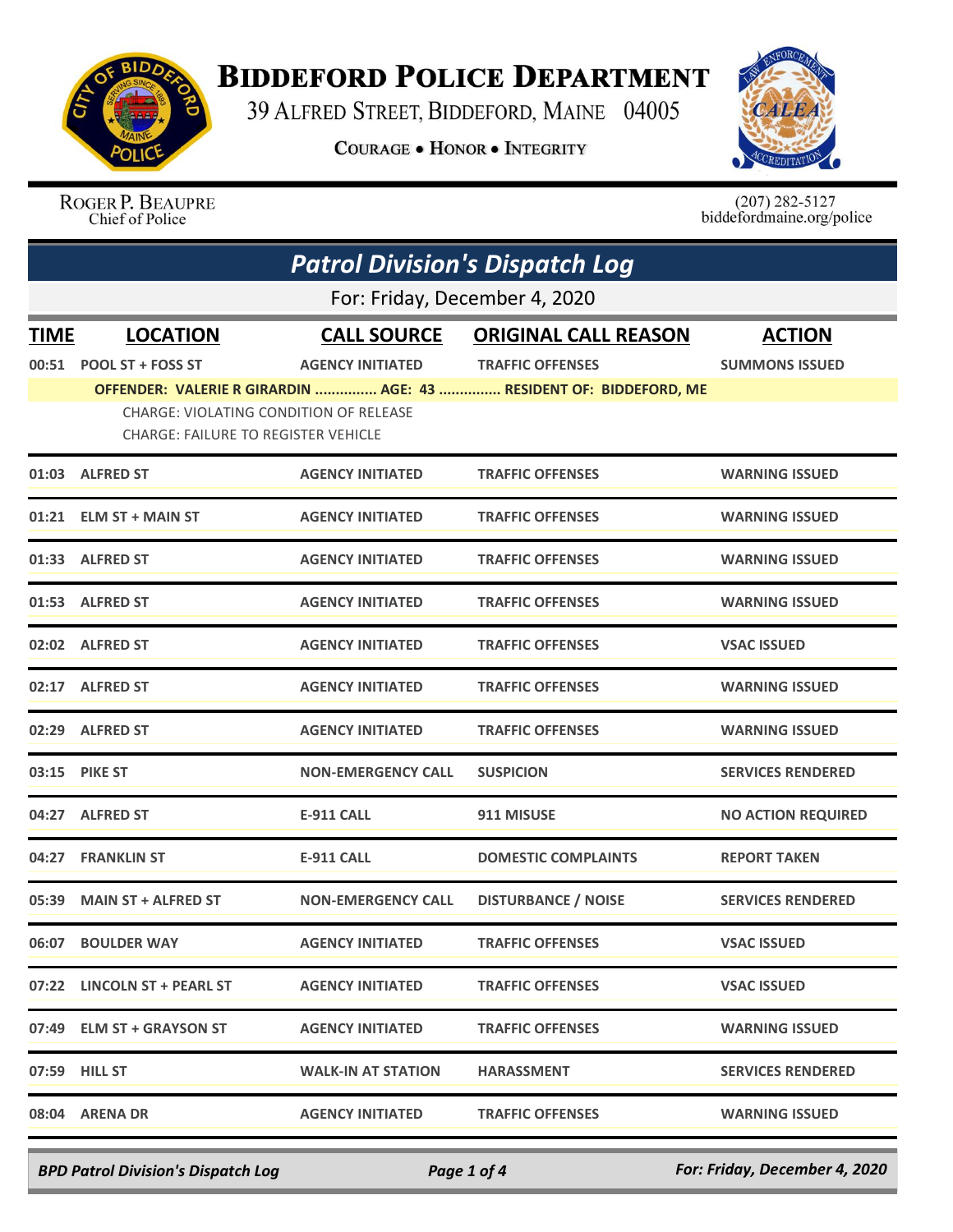| <b>TIME</b> | <b>LOCATION</b><br>08:19 ELM ST  | <b>CALL SOURCE</b><br><b>AGENCY INITIATED</b> | <b>ORIGINAL CALL REASON</b><br><b>TRAFFIC OFFENSES</b> | <b>ACTION</b><br><b>VSAC ISSUED</b> |
|-------------|----------------------------------|-----------------------------------------------|--------------------------------------------------------|-------------------------------------|
|             | 08:57 ELM ST + LINDALE AVE       | <b>AGENCY INITIATED</b>                       | <b>TRAFFIC OFFENSES</b>                                | <b>WARNING ISSUED</b>               |
|             | 09:16 ALFRED ST + ARENA DR       | <b>AGENCY INITIATED</b>                       | <b>TRAFFIC OFFENSES</b>                                | <b>WARNING ISSUED</b>               |
|             | 09:35 ELM ST                     | <b>E-911 CALL</b>                             | 911 MISUSE                                             | <b>SERVICES RENDERED</b>            |
|             | 09:38 ALFRED ST + MARINER WAY    | <b>AGENCY INITIATED</b>                       | <b>TRAFFIC OFFENSES</b>                                | <b>WARNING ISSUED</b>               |
|             | 09:52 ALFRED ST                  | <b>WALK-IN AT STATION</b>                     | <b>COURT ORDERED CHECK IN</b>                          | <b>DISPATCH HANDLED</b>             |
|             | 09:58 ELM ST                     | <b>AGENCY INITIATED</b>                       | <b>TRAFFIC OFFENSES</b>                                | <b>WARNING ISSUED</b>               |
|             | <b>10:10 HILL ST</b>             | <b>NON-EMERGENCY CALL</b>                     | <b>CODES ENFORCEMENT</b>                               | <b>REFERRED OTHER AGENCY</b>        |
|             | 10:12 ALFRED ST + ARENA DR       | <b>AGENCY INITIATED</b>                       | <b>TRAFFIC OFFENSES</b>                                | <b>WARNING ISSUED</b>               |
|             | 10:21 WASHINGTON ST              | <b>E-911 CALL</b>                             | 911 MISUSE                                             | <b>WARNING ISSUED</b>               |
|             | 10:30 ELM ST                     | <b>AGENCY INITIATED</b>                       | <b>TRAFFIC OFFENSES</b>                                | <b>WARNING ISSUED</b>               |
|             | 10:41 ALFRED ST                  | <b>WALK-IN AT STATION</b>                     | ASSAULT                                                | <b>REPORT TAKEN</b>                 |
|             | 10:47 ELM ST                     | <b>AGENCY INITIATED</b>                       | <b>TRAFFIC OFFENSES</b>                                | <b>VSAC ISSUED</b>                  |
|             | 10:53 LANDRY ST                  | <b>E-911 CALL</b>                             | 911 MISUSE                                             | <b>SERVICES RENDERED</b>            |
|             | 10:56 ALFRED ST                  | <b>WALK-IN AT STATION</b>                     | <b>COURT ORDERED CHECK IN</b>                          | <b>NO ACTION REQUIRED</b>           |
|             | 10:57 LAURIER ST                 | <b>E-911 CALL</b>                             | 911 MISUSE                                             | <b>SERVICES RENDERED</b>            |
|             | 11:03 BACON ST                   | <b>WALK-IN AT STATION</b>                     | <b>HARASSMENT</b>                                      | <b>SERVICES RENDERED</b>            |
|             | 11:26 CLEAVES ST + RIVERSIDE AVE | <b>NON-EMERGENCY CALL</b>                     | <b>ANIMAL COMPLAINT</b>                                | <b>SERVICES RENDERED</b>            |
|             | 11:30 ELM ST                     | <b>AGENCY INITIATED</b>                       | <b>TRAFFIC OFFENSES</b>                                | <b>WARNING ISSUED</b>               |
|             | 11:59 WESTERN AVE                | E-911 CALL                                    | 911 MISUSE                                             | <b>SERVICES RENDERED</b>            |
|             | 12:19 BIRCH ST                   | <b>WALK-IN AT STATION</b>                     | <b>CRIM THREAT / TERRORIZING</b>                       | <b>REPORT TAKEN</b>                 |
|             | 12:21 ALFRED ST                  | <b>NON-EMERGENCY CALL</b>                     | <b>ANIMAL COMPLAINT</b>                                | <b>SERVICES RENDERED</b>            |
|             | 12:35 SOUTH ST                   | <b>E-911 CALL</b>                             | 911 MISUSE                                             | <b>SERVICES RENDERED</b>            |
|             | 13:19 ALFRED ST                  | <b>NON-EMERGENCY CALL</b>                     | <b>PARKING COMPLAINT</b>                               | <b>SERVICES RENDERED</b>            |
|             | <b>13:46 MAIN ST</b>             | <b>WALK-IN AT STATION</b>                     | <b>HARASSMENT</b>                                      | <b>SERVICES RENDERED</b>            |

*BPD Patrol Division's Dispatch Log Page 2 of 4 For: Friday, December 4, 2020*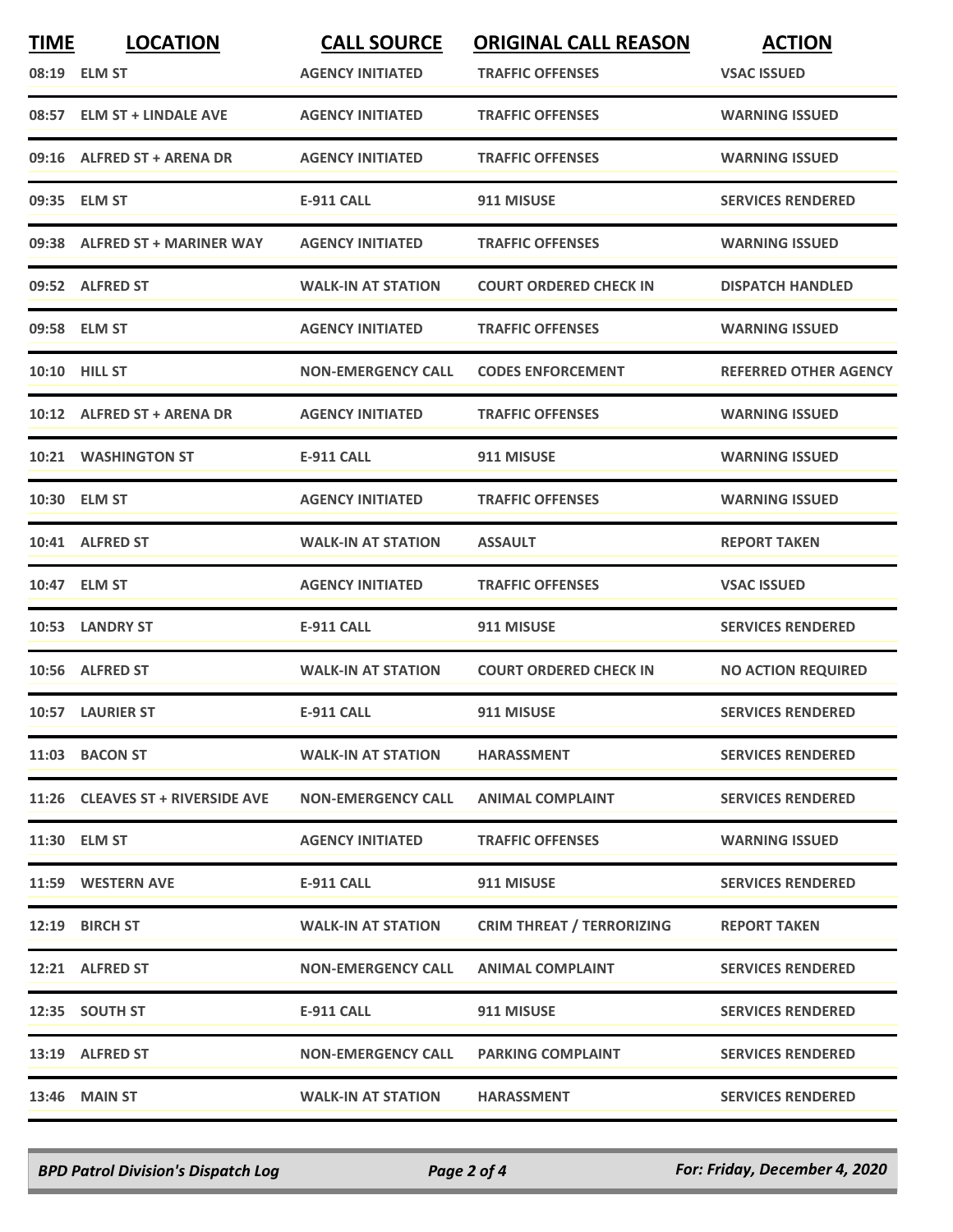| <b>TIME</b> | <b>LOCATION</b>                                  | <b>CALL SOURCE</b>                     | <b>ORIGINAL CALL REASON</b>                                           | <b>ACTION</b>                |
|-------------|--------------------------------------------------|----------------------------------------|-----------------------------------------------------------------------|------------------------------|
|             | 13:52 POOL ST                                    | <b>NON-EMERGENCY CALL</b>              | <b>SUSPICION</b>                                                      | <b>SERVICES RENDERED</b>     |
|             | 14:44 GRAHAM ST                                  | <b>NON-EMERGENCY CALL</b>              | ATTEMPTED/THREATENED SUICIDE REPORT TAKEN                             |                              |
|             | 15:00 ALFRED ST                                  | <b>AGENCY INITIATED</b>                | <b>PAPERWORK</b>                                                      | <b>SERVICES RENDERED</b>     |
|             | 15:21 FOSS ST                                    | <b>NON-EMERGENCY CALL</b>              | <b>CHECK WELFARE</b>                                                  | <b>SERVICES RENDERED</b>     |
|             | 15:22 ALFRED ST                                  | <b>NON-EMERGENCY CALL</b>              | <b>CIVIL COMPLAINT</b>                                                | <b>WARNING ISSUED</b>        |
|             | 15:37 ALFRED ST                                  | <b>E-911 CALL</b>                      | 911 MISUSE                                                            | <b>DISPATCH HANDLED</b>      |
|             | 15:51 ALFRED ST                                  | <b>NON-EMERGENCY CALL</b>              | <b>MESSAGE DELIVERY</b>                                               | <b>NEGATIVE CONTACT</b>      |
|             | 15:56 GRAHAM ST + BIRCH ST                       | <b>NON-EMERGENCY CALL</b>              | <b>WARRANT ARREST</b>                                                 | <b>NEGATIVE CONTACT</b>      |
|             | 16:15 STATE ST                                   | <b>NON-EMERGENCY CALL</b>              | <b>PARKING COMPLAINT</b>                                              | <b>WARNING ISSUED</b>        |
|             | 17:26 ALFRED ST + ELM ST                         | <b>AGENCY INITIATED</b>                | <b>TRAFFIC OFFENSES</b>                                               | <b>WARNING ISSUED</b>        |
|             | 17:32 PIERSONS LN                                | <b>E-911 CALL</b>                      | <b>ASSAULT</b>                                                        | <b>REPORT TAKEN</b>          |
|             | 18:05 GOVE ST                                    | <b>NON-EMERGENCY CALL</b>              | <b>ASSIST CITIZEN</b>                                                 | <b>SERVICES RENDERED</b>     |
|             | 18:34 WEST ST                                    | <b>NON-EMERGENCY CALL</b>              | <b>DISTURBANCE / NOISE</b>                                            | <b>NEGATIVE CONTACT</b>      |
| 19:17       | <b>GOVE ST</b>                                   | <b>E-911 CALL</b>                      | 911 MISUSE                                                            | <b>SERVICES RENDERED</b>     |
|             | 19:18 CLEAVES ST                                 | <b>E-911 CALL</b>                      | 911 MISUSE                                                            | <b>SERVICES RENDERED</b>     |
|             | <b>19:29 MAIN ST</b>                             | <b>NON-EMERGENCY CALL</b>              | <b>DRUNKENNESS</b>                                                    | <b>GONE ON ARRIVAL</b>       |
|             | 19:33 PINE ST                                    | NON-EMERGENCY CALL ASSIST OTHER AGENCY |                                                                       | <b>NEGATIVE CONTACT</b>      |
|             | 19:34 HILL ST                                    | <b>NON-EMERGENCY CALL</b>              | <b>SUSPICION</b>                                                      | <b>SERVICES RENDERED</b>     |
|             | 20:08 MAIN ST                                    | <b>AGENCY INITIATED</b>                | <b>PAPERWORK</b>                                                      | <b>SERVICES RENDERED</b>     |
|             | 20:16 ALFRED ST                                  | NON-EMERGENCY CALL                     | <b>COURT ORDERED CHECK IN</b>                                         | <b>DISPATCH HANDLED</b>      |
|             | <b>20:20 MAIN ST</b>                             | <b>NON-EMERGENCY CALL</b>              | <b>SUSPICION</b>                                                      | <b>SERVICES RENDERED</b>     |
|             | 20:54 ELM ST                                     | NON-EMERGENCY CALL                     | <b>ILLEGAL BURN</b>                                                   | <b>REFERRED OTHER AGENCY</b> |
|             | 20:55 ELM ST                                     |                                        | AGENCY INITIATED TRAFFIC OFFENSES                                     | <b>SUMMONS ISSUED</b>        |
|             | <b>CHARGE: FAILING TO OBTAIN DRIVERS LICENSE</b> |                                        | OFFENDER: RICHARD WESTLY LESTAGE  AGE: 48  RESIDENT OF: BIDDEFORD, ME |                              |
|             |                                                  |                                        |                                                                       |                              |
|             | 21:35 WENTWORTH ST                               | <b>NON-EMERGENCY CALL</b>              | <b>DISTURBANCE / NOISE</b>                                            | <b>WARNING ISSUED</b>        |

*BPD Patrol Division's Dispatch Log Page 3 of 4 For: Friday, December 4, 2020*